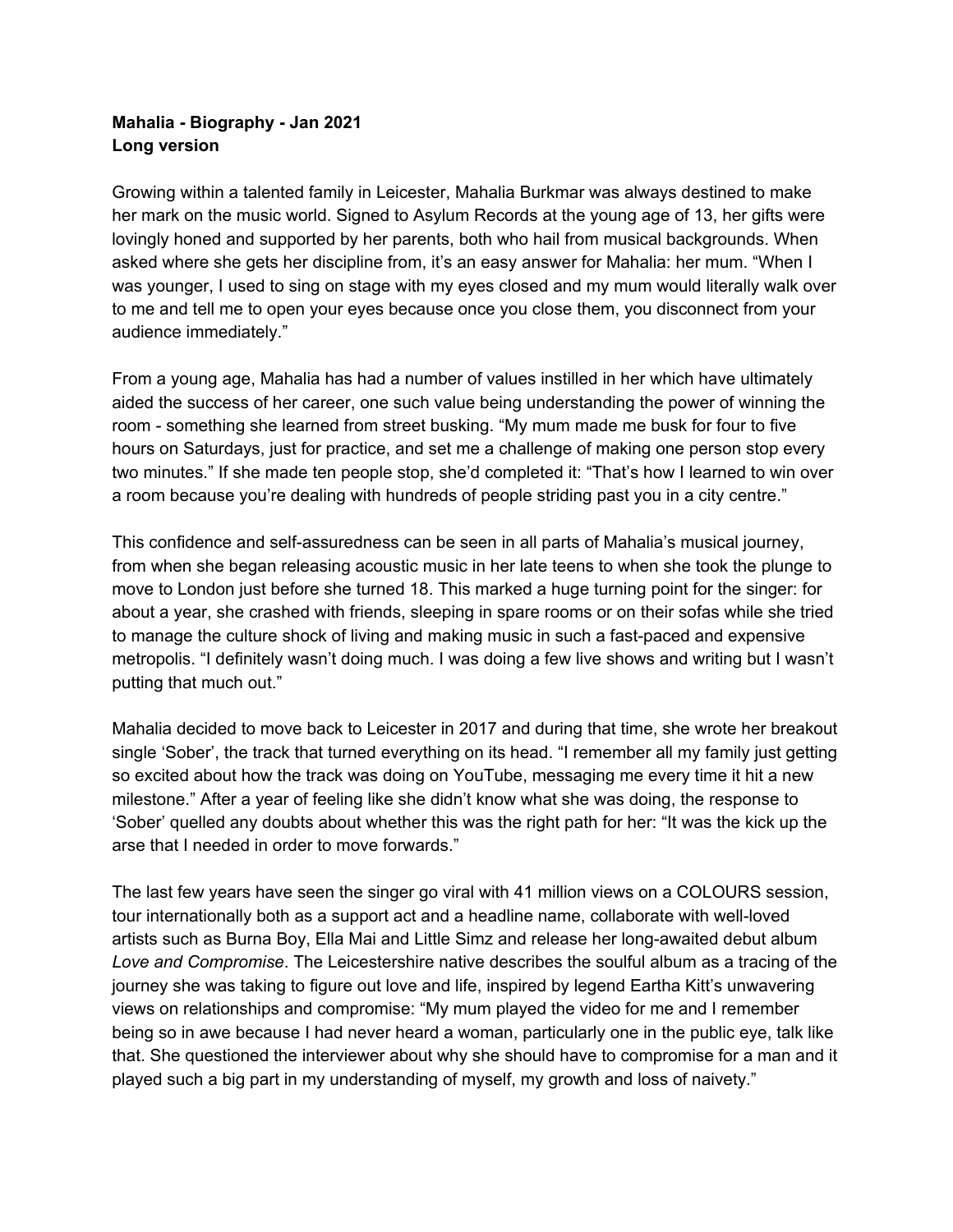With such an impressive host of achievements under her wing at the age of 21, it's little wonder that Mahalia found herself nominated for the 2020 BRITs Best Female Solo Artist Award. The star, who found out while abroad on holiday, describes the moment as utterly surreal: "I was bawling. It felt like seven years of work was just coming out of my eyes."

Even a pandemic couldn't dampen Mahalia's energy as she released even more music in 2020: an EP entitled *The Isolation Tapes*. Carrying the singer's signature blend of soulful lyrics and eclectic sounds, her new project soothed all those finding themselves in COVID-enforced lockdown, while offering a glimpse of some of the music that didn't make it onto her debut album because she simply hadn't yet found a way to tell those stories. "I have a lot of music that I really care about, all real stories and I want people to hear them. I don't feel like it should always be an album, sometimes you should just let people hear what you're feeling."

The three-track EP is an amalgamation of feelings of love, rejection and searching across three different relationships: songs that the artist had struggled to put words to until this year. 'Too Nice' paints the picture of an 18-year-old woman in throes of going-out club culture and meeting stush men, 'Plastic Plants' sees an older Mahalia at 20 searching out a love that isn't shallow or fake, while 'BRB' explores the heartache of travelling and being temporarily separated from that new-found love.

2020 alone has marked a year of achievement for the Leicester-born star. Alongside a feature on up-and-coming fellow Midlands rapper Pa Salieu's debut mixtape '*Send Them To Coventry'*, and Headie One's #1 album '*Edna*', Mahalia also received a GRAMMY nomination for 'All I Need', Jacob Collier's single of which she features alongside US rapper, Ty Dolla \$ign. In addition, Mahalia snapped up three MOBO nominations for Best Female Act, Best R&B/Soul Act and Album Of The Year for *Love and Compromise,* winning in the first two categories.

Besides the awards and nominations, it's also been a year of deep personal growth, one that Mahalia describes as a real rollercoaster in her personal and professional life. "By September, I think I was just tired - tired of being inside and tired of not being able to do what I do while going through a break up. It was a confusing time." It was also a time that has caused her to reflect on the relationships around her and, in turn, has spurned even more music.

After the lifting of the first lockdown, she found herself able to head to the studio on a regular basis. "My creative juices started flowing and it must've taken about a month of being in the studio but I found my rhythm; I was going in and coming out with concepts, ideas and full songs that I was in love with."

Realising a lot about herself and the negativity she wanted to remove from her life, it has born the catchy new 'Jealous' featuring US rapper Rico Nasty. The head-bop inducing track offers an inversion of the way men and women are stereotypically conditioned to speak about themselves and what they're told they should and shouldn't feel. With the strains of a guitar, underlying trap and Mahalia's signature soulful sound, the listener is taken on a journey - one that challenges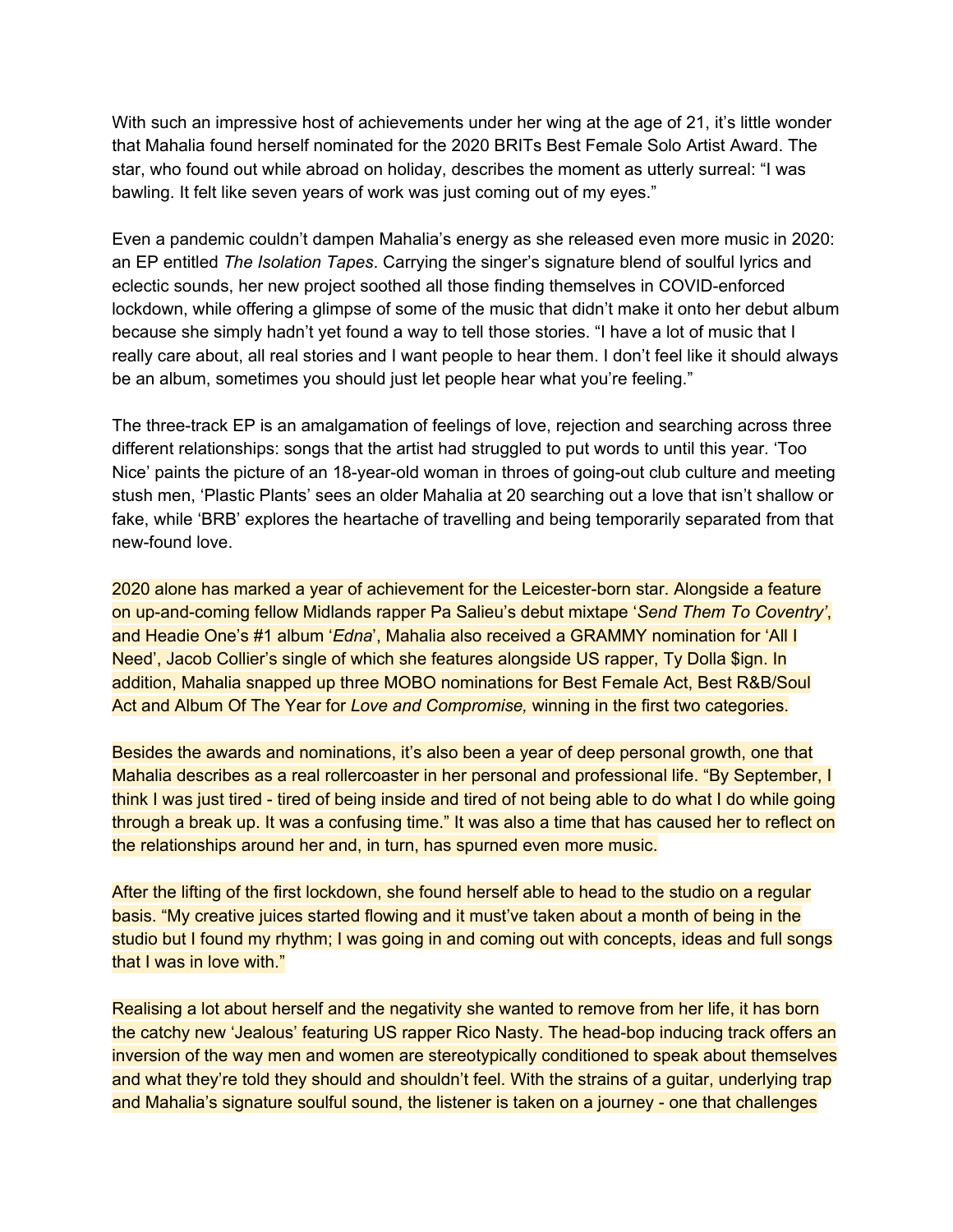them throughout. "I really wanted to capture how jealous and unsupportive friends can break your heart, more than any romantic relationship." Never shy of exploring different sounds, Mahalia's 'Rizzla' is also a sizzling new song featuring Jamaican reggae sensation Koffee. Capturing carnival vibes, wistful summer memories and romance on the dancefloor, the singer gives a nod to her Jamaican roots with a track that will undoubtedly be played on repeat for summers to come.

Reflection has been the thread running through Mahalia's latest projects and while the current global situation offers little more than uncertainty and anxiously looking ahead, the singer hopes that her music will encourage her listeners to carve out time to also look back and re-evaluate: "We're all fixated on how we can make ourselves better during and after this period of time but I want people to also reminisce on lovely or painful situations they've lived through and how they've helped shape the people they are now."

## **Mahalia - Biography - Dec 2020 Short version**

Growing within a talented family in Leicester, Mahalia Burkmar was always designed to make her mark on the music world. Signed to Asylum Records at the young age of 13, her gifts were lovingly honed and supported by her parents, both who hail from musical backgrounds.

A certain confidence can be seen in all parts of Mahalia's musical journey, from when she began releasing acoustic music in her late teens to when she took the plunge to move to London just before she turned 18. This marked a huge turning point for the singer: for about a year, she crashed with friends, sleeping in spare rooms or on their sofas while she tried to manage the culture shock of living and making music in such a fast-paced and expensive metropolis.

Mahalia decided to move back to Leicester in 2017 and during that time, she wrote her breakout single 'Sober', the track that turned everything on its head. After a year of feeling like she didn't know what she was doing, the response to 'Sober' quelled any doubts about whether this was the right path for her.

The last few years have seen the singer go viral with 41 million views on a COLOURS session, tour internationally both as a support act and a headline name, collaborate with well-loved artists such as Burna Boy, Ella Mai and Little Simz and release her long-awaited debut album 'Love and Compromise'. With such an impressive host of achievements under her wing at the age of 21, it's little wonder that Mahalia found herself nominated for the 2020 BRITs Best Female Solo Artist Award, her second BRIT nomination following on from being one of three BRIT's Critics Choice Award nominees in 2019.